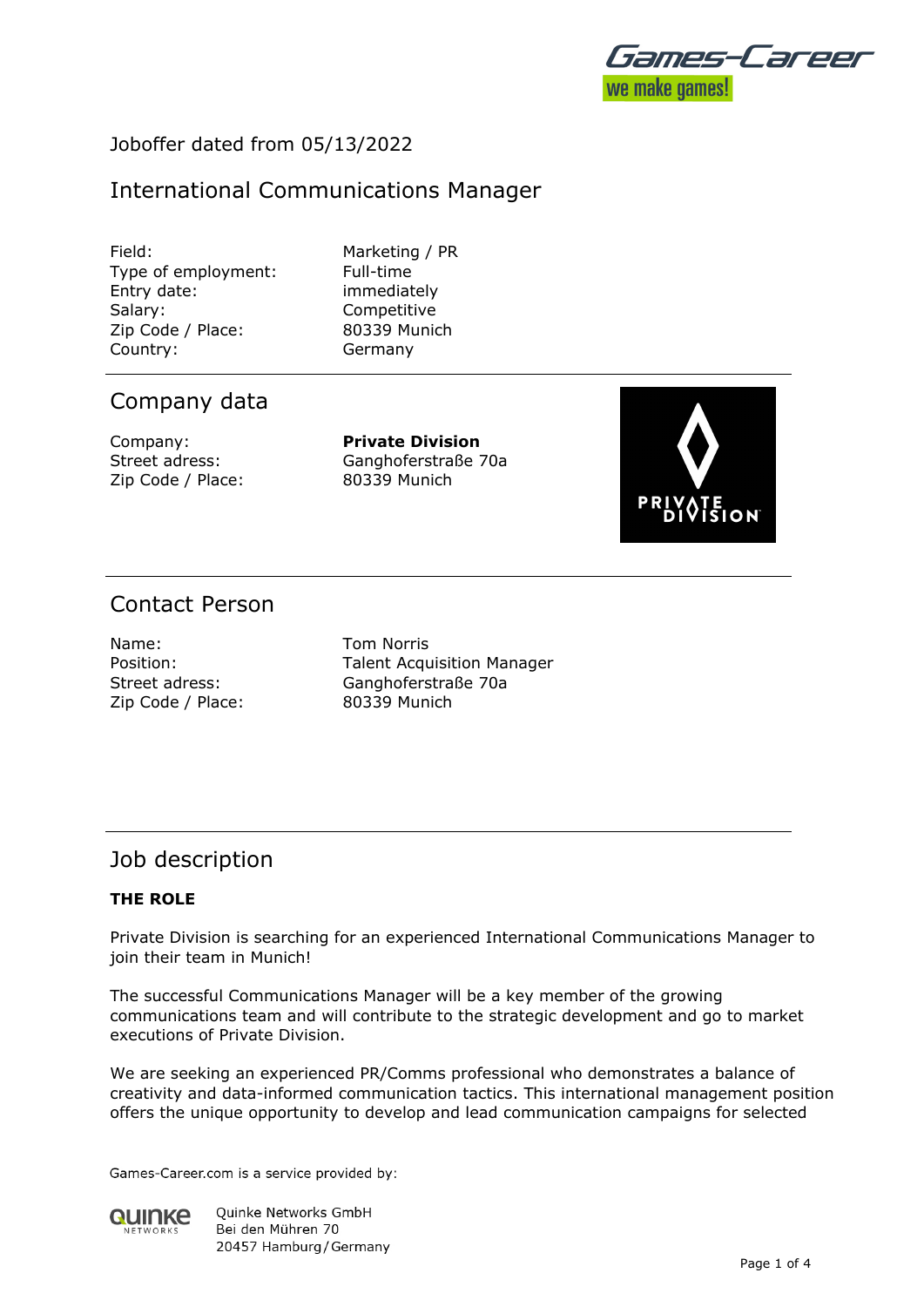

games on an international and global level, in close collaboration with the global marketing leads. Working with content creators and weaving in all types of key opinion leaders into a state-of-the-art comms campaign is a natural given in this role.  $\Box$ 

#### **ABOUT PRIVATE DIVISION**

Private Division is a developer-focused publisher that empowers the video games industry's leading creative talent to develop the games that they are passionate about building, while providing the support that they need to make their titles critically and commercially successful on a global scale. The label is a division of Take-Two Interactive Software, and is the publisher of Kerbal Space Program, The Outer Worlds, OlliOlli World, and more. We are headquartered in New York City with offices in Seattle, Munich, Las Vegas, and Singapore.

 $\Box$ 

#### **WHAT YOU'LL TAKE ON**

- Responsibility for all international public relations activities for selected titles across Europe, Russia, Asia, Australia, and New Zealand.
- Collaborate with our developer partners, the New York and Singapore marketing and communications teams, and the Seattle product development team in developing the international communications and PR strategies for some games of our portfolio.
- Take on the responsibility to lead communication campaigns for certain unannounced titles on an international and even global level.
- Identify and work with PR freelancers and agencies as well as influencer marketing agencies in territories across Europe as well as Asia and Australia/New Zealand.
- Build and maintain positive relationships with key international media and key opinion leaders.
- Organize and lead digital and physical press trips to developer studios and international developer tours, and travel to conventions, press events and other industry related events when necessary.
- Work with both internal and external development studios to accommodate interview and feature requests from international media.
- Create and manage PR campaign coverage reports and post-mortems.
- The developers we work with are valued partners it is equally important to be responsive and listen, as it is to contribute.

 $\Box$ 

### **REQUIRED SKILLS AND QUALIFICATIONS**

- A minimum of 3 years of experience in PR/Communications, with experience in console and/or PC video games publishing or development.
- A deep understanding of and profound experience in working with key opinion leaders outside of traditional press, such as content creators.
- Creative approach to both PR asset production and problem solving, coupled with the ability to take creative risks.
- 

Games-Career.com is a service provided by:



**Ouinke Networks GmbH** Bei den Mühren 70 20457 Hamburg / Germany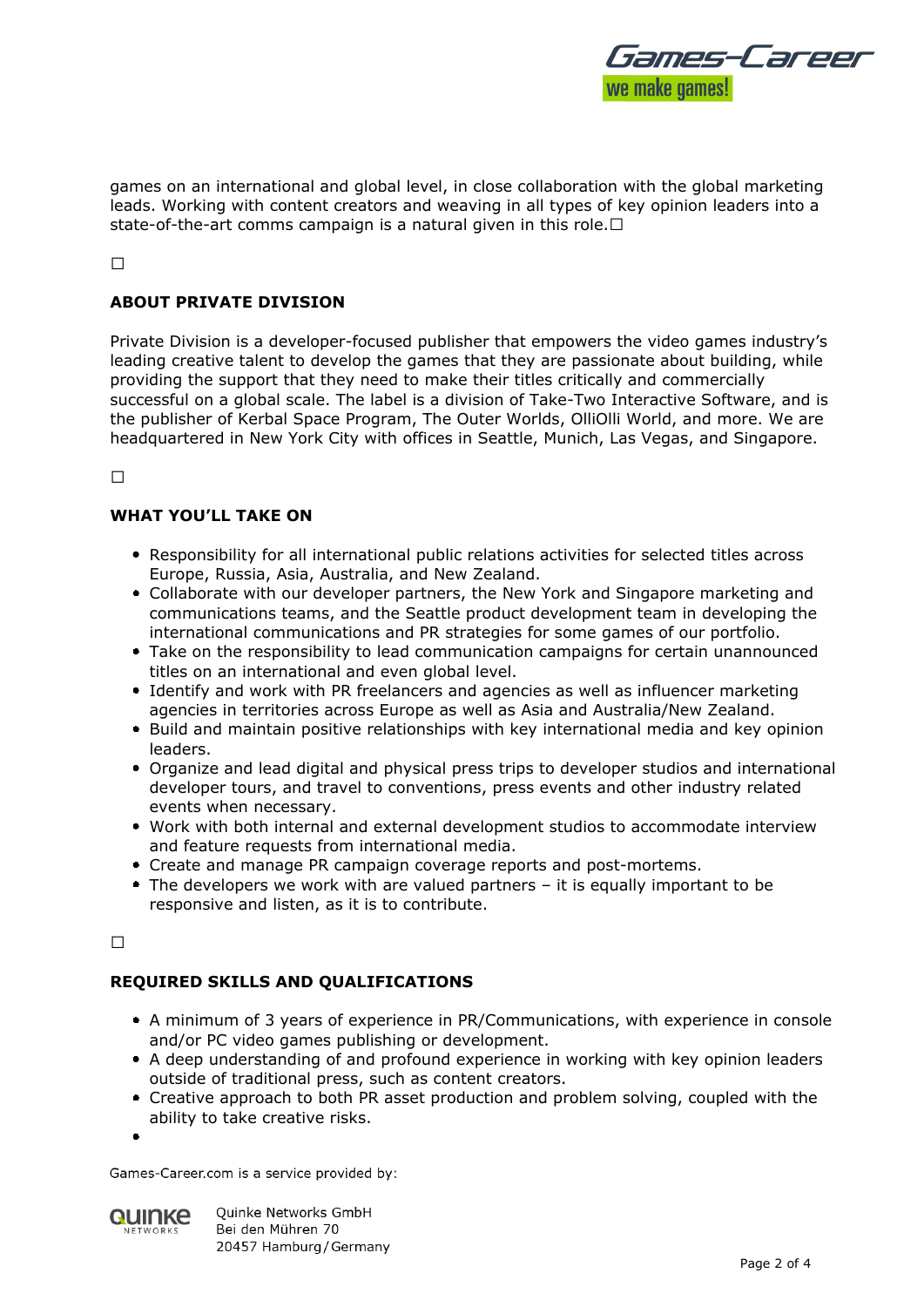

Strong communicator, both written and oral. Ability to work in a collaborative and transparent method with our partners. Demonstrate a strong ability to listen and develop a complete understanding of our partner games and the developers' goals as organizations.

- A deep love and understanding of games and the gaming industry, including both the development and the marketing/PR sides, from AAA releases to independent games.
- Able to win and maintain the respect from outside development teams through thoughtful input, strong work ethic, and perseverance.
- Strong knowledge of Microsoft Excel, Word, PowerPoint, Project, and/or other relevant project management toolset, including learning those used by our developer partners.
- Experience in building and managing relationships with freelancers, agencies, vendors, and other external resources.
- Expected to identify and then take ownership of any responsibilities and opportunities that present themselves to this growing organization.
- Bachelor's degree or equivalent experience.
- Multiple language skills beneficial.
- Cover letter and creative portfolio of professional work are required

#### **MISCELLANEOUS:**

• Office language: English

 $\Box$ 

WHAT WE OFFER YOU:

*Great Company Culture. Creativity, innovation, efficiency, diversity and philanthropy are among the core tenets of our organization and are integral drivers of our continued success.*

*Growth: As a global entertainment company, we pride ourselves on creating environments where employees are encouraged to be themselves, inquisitive, collaborative and to grow within and around the company.*

*Benefits. Employee stock purchase plan, job bike scheme, in-house massage program, broad learning & development opportunities, a charitable giving platform with company match and more!*

*Perks. Monthly Fitness allowance (up to €360 annually), employee discount programs, free games & events, stocked pantries, the ability to earn up to €370+ per year for taking care of yourself and more!*

#### $\Box$

*Private Division is proud to be an equal opportunity employer, which means we are committed to creating and celebrating diverse thoughts, cultures, and backgrounds throughout our organization. Employment at Private Division is based on substantive ability, objective qualifications, and work ethic – not an individual's race, creed, color, religion, sex or gender, gender identity or expression, sexual orientation, national origin or ancestry, alienage or citizenship status, physical or mental disability, pregnancy, age, genetic information,*

Games-Career.com is a service provided by:



**Ouinke Networks GmbH** Bei den Mühren 70 20457 Hamburg / Germany